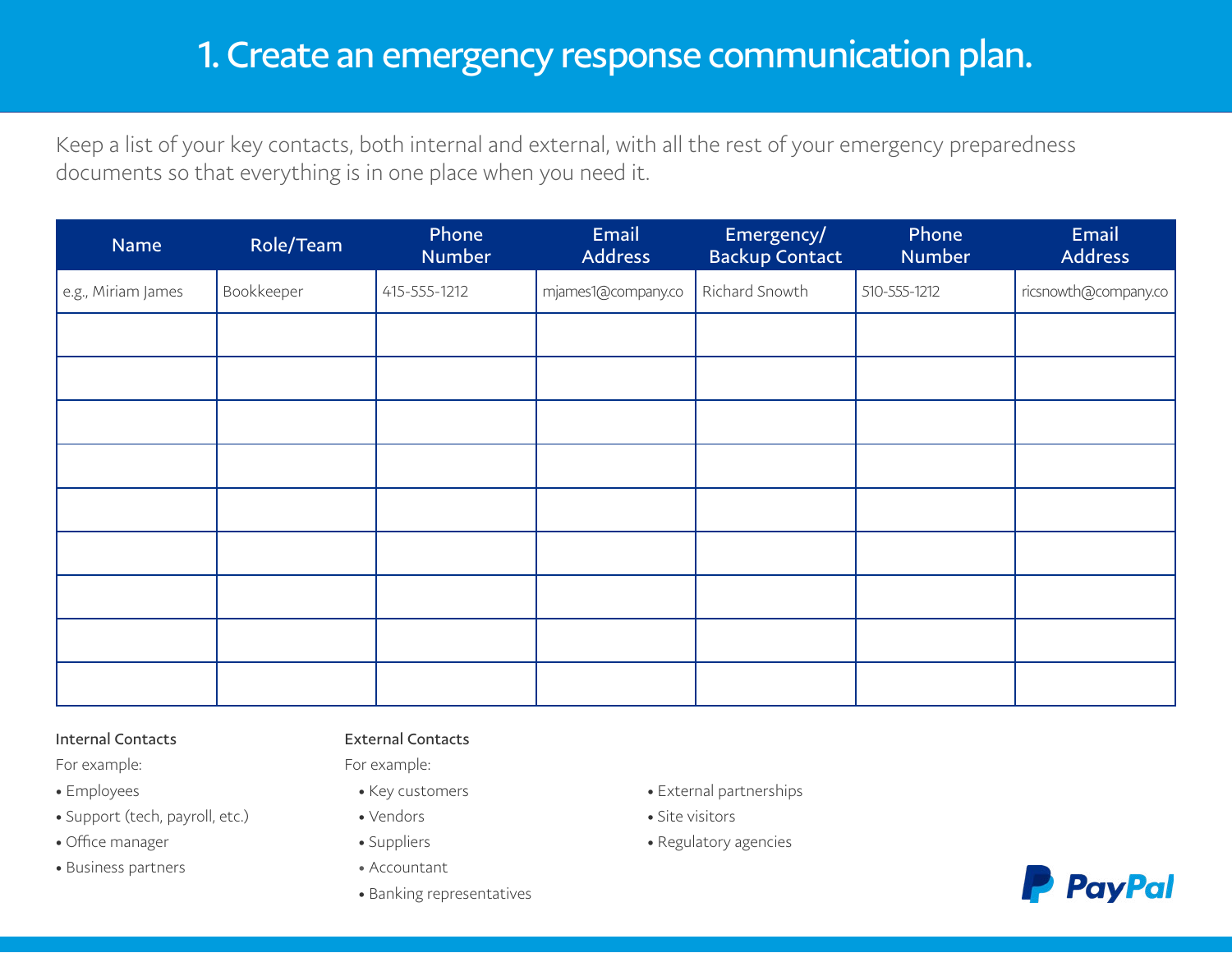# 2. Perform a quick Business Impact Analysis.

A Business Impact Analysis helps you determine and evaluate the consequences of interruptions to your business and its activities. List your critical business activities in order of importance.

| Ranking        | Critical<br><b>Business Activity</b> | Downtime | Operational<br>Impact | Customer<br>Impact                   | Financial<br>Impact                 |
|----------------|--------------------------------------|----------|-----------------------|--------------------------------------|-------------------------------------|
|                | e.g., Store location closed          | 60 days  | Loss of sales revenue | Customers can't shop in our<br>store | \$1,000/day x 60 days =<br>\$60,000 |
| $\mathcal{I}$  |                                      |          |                       |                                      |                                     |
| $\overline{2}$ |                                      |          |                       |                                      |                                     |
| $\overline{3}$ |                                      |          |                       |                                      |                                     |
| $\overline{4}$ |                                      |          |                       |                                      |                                     |
| 5              |                                      |          |                       |                                      |                                     |
| 6              |                                      |          |                       |                                      |                                     |
| $\overline{7}$ |                                      |          |                       |                                      |                                     |
| $8\,$          |                                      |          |                       |                                      |                                     |
| 9              |                                      |          |                       |                                      |                                     |

# Critical Business Activity

Identify critical business processes needed for business to function. For example:

- Sales operations
- Inventory
- Payroll processing
- Store closing

#### Downtime

Run through scenarios using various lengths of disruption. For example, does the impact on your business change over:

- $\bullet$  14 days
- 30 days
- $\bullet$  45 days

• 60 days

# Operational Impacts

Estimate the impact on your daily operations. For example:

- Lost sales revenue
- Decreased cash flow
- Increased expenses
- Employee health, safety, & morale

#### Customer Impacts

Look at the impact to your customers. For example:

- Cannot pick-up purchased items
- Sensitive data is at risk
- Cannot return items

### Financial Impacts

Quantify the operational impacts in financial terms